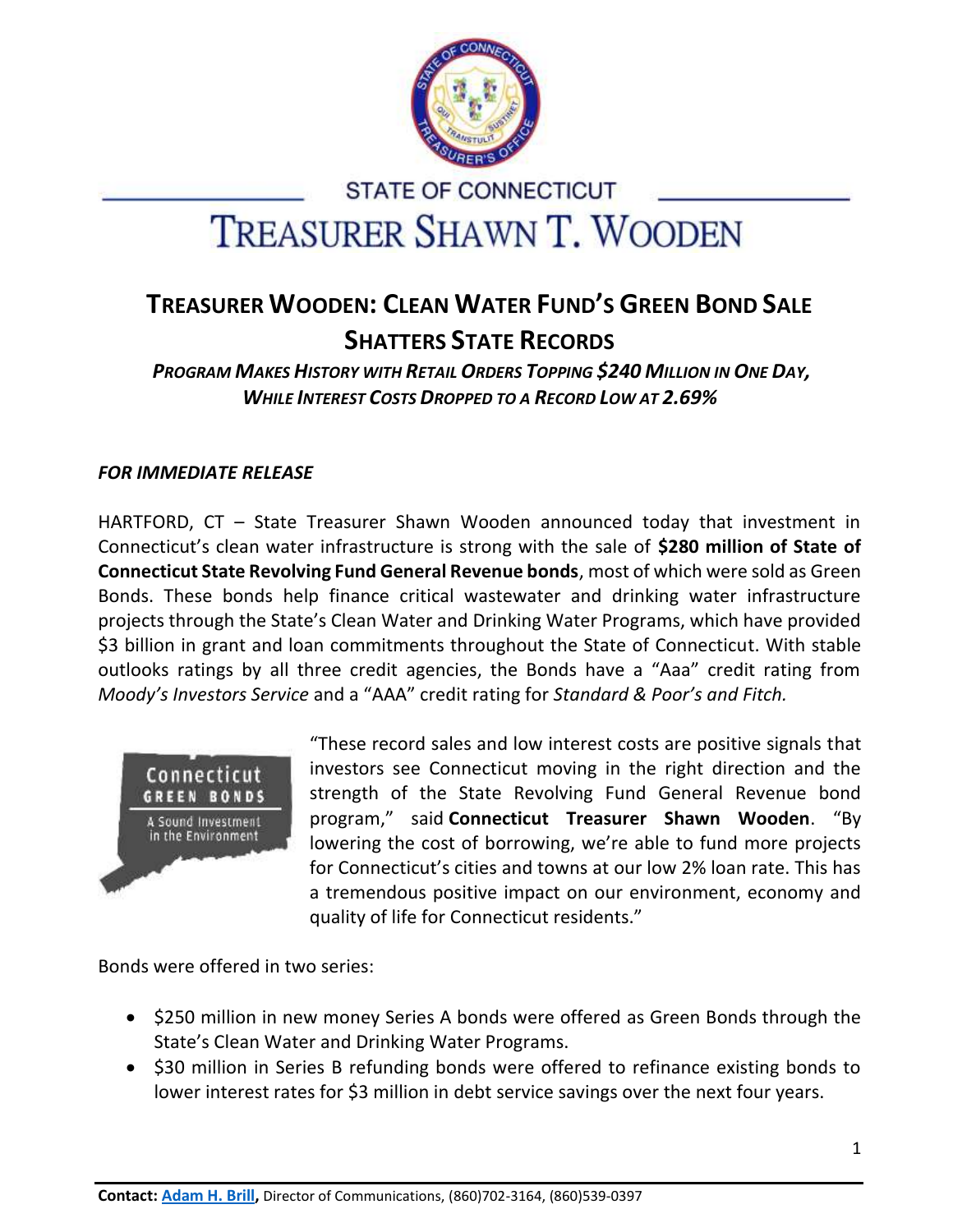The bond sale generated more than \$240 million in orders from individual investors during an exclusive one-day retail order period on Wednesday, June 19. **This is the highest level of retail orders in the 20-year history of this bonding program.** The balance of the bonds were offered to institutional investors on Thursday, June 20, and generated an additional \$128 million in orders.

The overall interest cost on the Series A 20-year bond issue was 2.69%, the lowest cost achieved on the sale of any similar bond issue in the twenty-year history of the program. In addition, **the bond pricing spreads on the bonds were among the lowest spreads achieved in the program's history.**

#### **About Green Bonds**

Green Bonds, first issued in 2008 by the World Bank, are dedicated to financing environmentally friendly projects. To date, \$38.9 billion of Green Bonds have been issued by over 140 different municipal issuers.

"Including this latest issue, the Connecticut Treasury has issued \$940 million of Green Bonds since 2014. The Green Bond market is an exciting, rapidly expanding marketplace designed to meet the needs of the growing group of investors who have mandates to invest in sustainable projects that will help preserve our environment for future generations," said Treasurer Wooden.

The State follows the process guidelines as specified by the Green Bond Principles, which is a voluntary standard for issuing Green Bonds by a group of environmental finance experts and banks active in the development of the Green Bonds market. Investor feedback received thus far shows that over \$55 million of bond orders were driven by the State's Green Bond designation.

The State entered into an agreement with Sustainalytics to review its Green Bond framework and provide a Second Party Opinion on the Series 2019 Series A Green Bonds. In 2017, the State was the first State Revolving Fund to seek a Second Party Opinion. Sustainalytics reviewed the State's framework for alignment with the four key pillars of the Green Bond Principals: use of proceeds, project selection, management of proceeds, and reporting and concluded the program "follows the guidance provided by the Green Bond Principles and is in alignment with its four pillars…and is robust and credible."

#### **About Use of Proceeds**

There are currently over 40 projects that will be receiving funding from this bond sale all across the State.